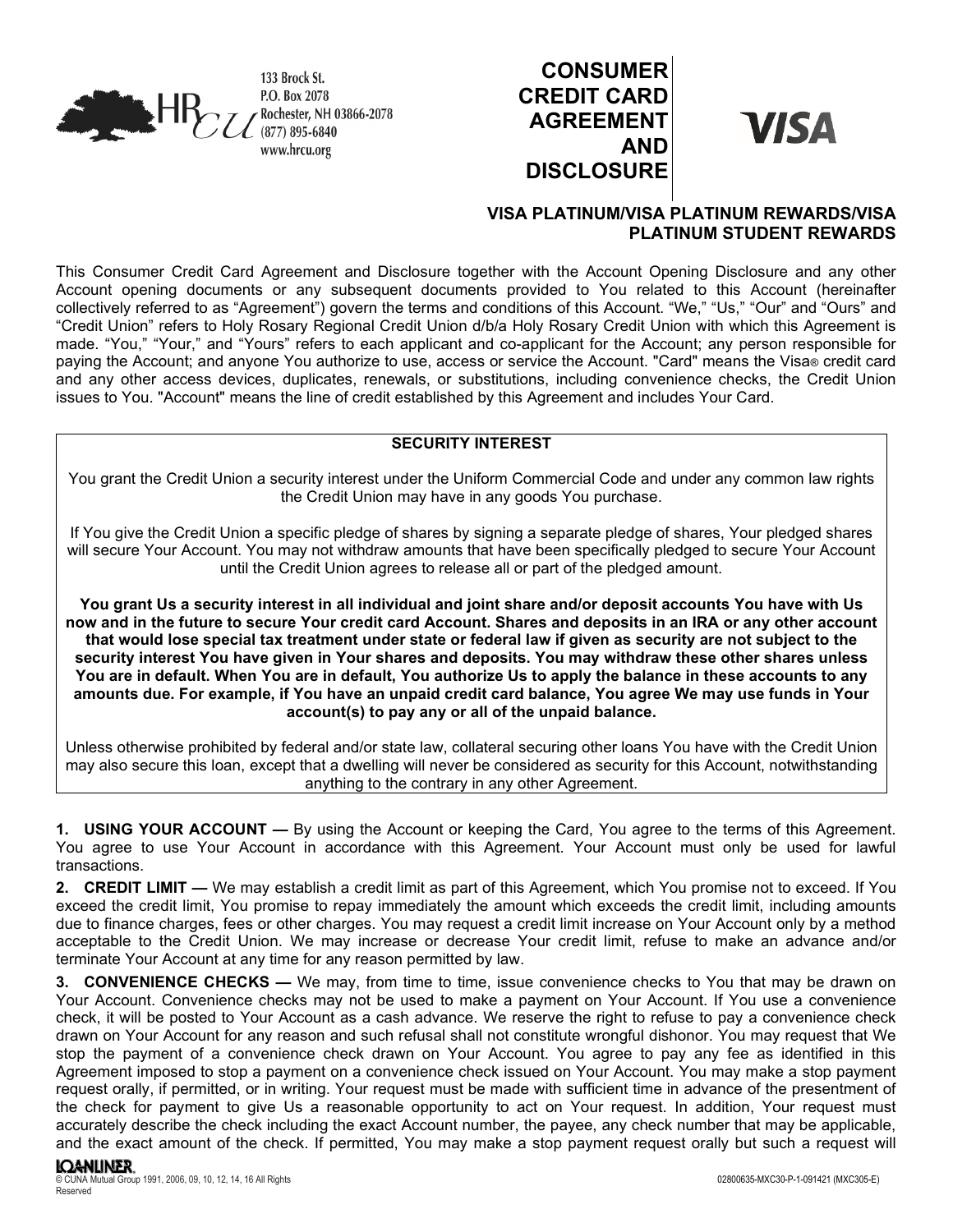expire after 14 days unless You confirm Your request in writing within that time. Written stop payment orders are effective only for six months and may be renewed for additional six month periods by requesting in writing that the stop payment order be renewed. We are not required to notify You when a stop payment order expires.

If We re-credit Your Account after paying a check over a valid and timely stop payment order, You agree to sign a statement describing the dispute with the payee, to assign to Us all of Your rights against the payee or other holders of the check and to assist Us in any legal action.

You agree to indemnify and hold Us harmless from all costs and expenses, including attorney's fees, damages, or claims, related to Our honoring Your stop payment request or in failing to stop payment of an item as a result of incorrect information provided to Us or the giving of inadequate time to act upon a stop payment request. Note: A convenience check is not a check as that term is defined under the Uniform Commercial Code. It is an advance from Your credit card Account with Us and Your stop payment rights are provided under this Agreement with Us.

**4. REPAYMENT —** You promise to repay all amounts You owe under this Agreement. Your promise to repay includes all transactions made to Your Account by You or anyone You authorize to use Your Account as well as all interest charges and fees.

For each billing period, You must pay at least the Minimum Payment Due by the Payment Due Date.

The Minimum Payment Due is 2.00% of Your total New Balance, or \$25.00, whichever is greater, plus any amount past due and any amount by which You have exceeded Your applicable credit limit. If Your total New Balance is less than \$25.00, then Your Minimum Payment Due is the amount of the total New Balance.

You may pay more frequently, pay more than the Minimum Payment Due or pay the total New Balance in full.

If You make extra or larger payments, You are still required to make at least the Minimum Payment Due each month Your Account has a balance (other than a credit balance). The Credit Union may delay replenishing Your credit limit until the date the payment is posted or the Credit Union confirms the payment has cleared.

Your payment of the required Minimum Payment Due may be applied to what You owe the Credit Union in any manner the Credit Union chooses, as permitted by applicable law. If You make a payment in excess of the required Minimum Payment Due, the Credit Union will allocate the excess amount first to the balance with the highest annual percentage rate ("APR") and any remaining portion to the other balances in descending order based on applicable APR, unless otherwise prescribed by applicable law. We may accept checks marked "payment in full" or with words of similar effect without losing any of Our rights to collect the full balance of Your Account with Us.

**5. INTEREST AND FINANCE CHARGES —** We will begin charging You interest on purchases on the date the transaction is posted to Your Account. We will begin charging You interest on cash advances and balance transfers on the date of the transaction or the first day of the billing cycle in which the transaction is posted to Your Account, whichever is later (transaction date). However, We will not charge You any interest on new purchases if Your Account had a zero or credit balance at the beginning of that billing cycle, or You paid the entire new balance on the previous cycle's billing statement by the Payment Due Date of that statement. To avoid an additional finance charge on the balance of purchases, You must pay the entire new balance on the billing statement by the Payment Due Date of that statement.

## **How We Calculate Your Balance:**

Interest charges on Your Account are calculated separately for purchases, balance transfers and cash advances ("Transaction Type"). We figure the interest charge for each Transaction Type by applying the periodic rate to each corresponding "average daily balance." To get the "average daily balance" for a Transaction Type We take the beginning balance for that Transaction Type each day, add any new transactions of that type, and subtract any unpaid interest or other finance charges and any applicable payments or credits. This gives Us the daily balance for each Transaction Type. Then, for each Transaction Type, We add up all the daily balances for the billing cycle and divide each total by the number of days in the billing cycle. This gives Us the "average daily balance" for each Transaction Type.

**6. FEES —** In addition to the periodic rate, additional fees may be imposed on Your Account. If applicable to Your Account, the fee amounts and explanations are disclosed on the Account Opening Disclosure accompanying this Agreement.

**7. FOREIGN TRANSACTIONS —** Purchases and cash advances made in foreign currencies will be debited from Your Account in U.S. dollars. The exchange rate between the transaction currency and the billing currency used for processing international transactions is a rate selected by Visa from a range of rates available in wholesale currency markets for the applicable transaction date, which rate may vary from the rate Visa itself receives, or the rate mandated by the government or governing body in effect for the applicable transaction date. The exchange rate used on the transaction date may differ from the rate that would have been used on the processing date or cardholder statement posting date.

**8. AUTHORIZATIONS —** We do not guarantee authorization of a transaction, either by Us or by a third party, even if You have sufficient credit available. You agree that We will not be liable for failing to give an authorization. We also reserve the right to limit the number of transactions that may be approved in one day. We reserve the right to deny certain transactions for any reason and at Our sole discretion, including for default, suspected fraudulent or unlawful activity, internet gambling or any indication of increased risk related to the transaction or the Account. You agree that We have no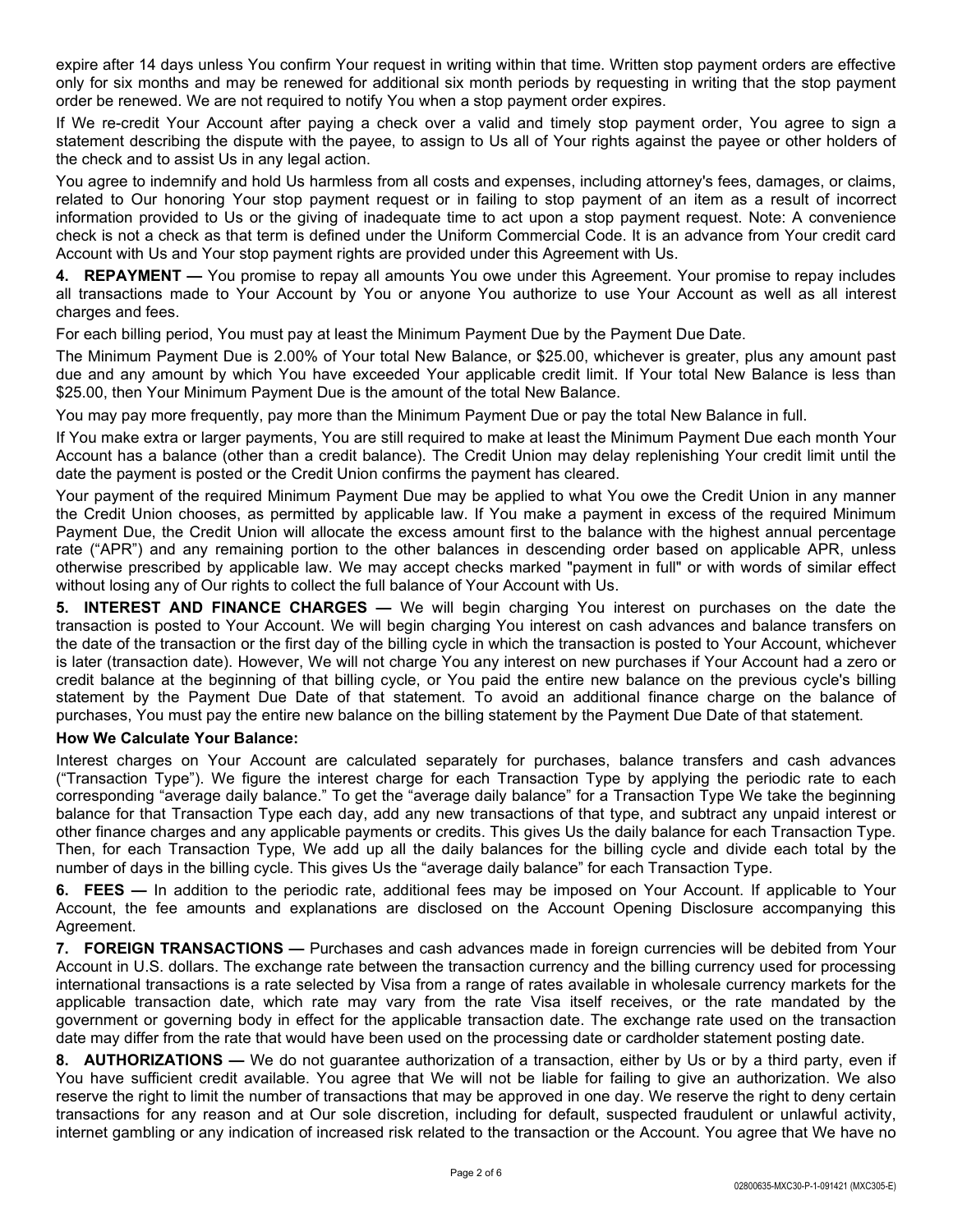requirement to notify You of the specific reason We denied a transaction. If We detect unusual or suspicious activity, We may suspend Your credit privileges until We can verify the activity, or We may close the Account.

**9. INFORMATION UPDATING SERVICE AND AUTHORIZATIONS —** If You have authorized a merchant to bill charges to Your Card on a recurring basis, it is Your responsibility to notify the merchant in the event Your Card is replaced, Your Account information (such as Card number or expiration date) changes, or Your Account is closed. However, if Your Card is replaced or Your Account information changes, You authorize Us, without obligation on Our part, to provide the updated Account information to the merchant in order to permit the merchant to bill recurring charges to Your Card. You authorize Us to apply such recurring charges to Your Card until You notify Us that You have revoked authorization for the charges to Your Card.

Your Card is automatically enrolled in an information updating service. Through this service, Your updated Account information (such as Card number or expiration date) may be shared with participating merchants to facilitate continued recurring charges. Updates are not guaranteed before Your next payment to a merchant is due. You are responsible for making direct payment until recurring charges resume. To revoke Your authorization allowing Us to provide updated Account information to a merchant, please contact Us.

**10. PREAUTHORIZED CHARGES —** We may suspend preauthorized recurring charges with merchants if, for example, Your Card is lost or stolen, You default, or We change Your Account for any reason. If preauthorized recurring charges are suspended, You are responsible for making direct payment for such charges until You contact the merchant to reinstate recurring charges.

**11. DEFAULT —** You will be in default under this Agreement if You fail to pay the Minimum Payment Due by its Payment Due Date; pay by a check or similar instrument that is not honored or that We must return because it cannot be processed; pay by automatic debit that is returned unpaid; make any false or misleading statements in any credit application or credit update; file for bankruptcy; or die. You will also be in default if You fail to comply with the terms of this Agreement or any other Agreement You have with Us.

If You default, We may close Your Account and require You to pay any unpaid balance immediately, subject to applicable law. In this Agreement and on Your Credit Card Application, You gave Us a security interest in all individual or joint share and/or deposit accounts with the Credit Union and authorized Us, if You defaulted, to apply the balance in these accounts to any amounts due. You agree We may rely on Your agreement and authorization to, upon Your default, apply any balance to any amounts due on Your Account.

**12. LIABILITY FOR UNAUTHORIZED USE-LOST/STOLEN CARD NOTIFICATION —** If You notice the loss or theft of Your credit card or a possible unauthorized use of Your Card, You should write to Us immediately at Capital Card Services, Inc., PO Box 5054, Sioux Falls, SD, 57117 or call Us at (866) 873-9702, seven days a week 24 hours a day.

You will not be liable for any unauthorized use that occurs after You notify Us. You may, however, be liable for unauthorized use that occurs before Your notice to Us. You will have no liability for unauthorized use unless You are found to be fraudulent or negligent in the handling of Your Account or Card. In any case, Your liability for unauthorized transactions will not exceed \$50.

**13. CHANGING OR TERMINATING YOUR ACCOUNT —** As permitted by law, the Credit Union may change the terms of this Agreement and any attached Disclosure from time to time. Notice of any change will be given in accordance with applicable law. To the extent permitted by law, changes to the Agreement may apply to Your existing account balance as well as to future transactions.

**Arizona, California, Idaho, Louisiana, New Mexico, Nevada, Texas, Washington, and Wisconsin Residents -** Either You, Your spouse or the Credit Union may terminate this Agreement at any time, but termination by You, Your spouse or the Credit Union will not affect Your obligation to pay the account balance plus any finance and other charges You or Your spouse owe under this Agreement. Your obligation to pay the account balance plus any finance and other charges You owe under this agreement are subject to all applicable laws and regulations regarding repayment requirements. The Card or Cards You receive remain the property of the Credit Union and You must recover and surrender to the Credit Union all Cards upon request or upon termination of this Agreement whether by You or the Credit Union.

**Residents of all other states -** Either You or the Credit Union may terminate this Agreement at any time, but termination by You or the Credit Union will not affect Your obligation to pay the account balance plus any finance and other charges You owe under this Agreement. Your obligation to pay the account balance plus any finance and other charges You owe under this agreement are subject to all applicable laws and regulations regarding repayment requirements. The Card or Cards You receive remain the property of the Credit Union and You must recover and surrender to the Credit Union all Cards upon request or upon termination of this Agreement whether by You or the Credit Union.

**14. AUTHORIZED USERS —** Upon Your request, We may issue additional Cards for authorized users that You designate. You must notify Us in writing of any termination of an authorized user's right to access Your Account. Your notice must include the name of the authorized user and Your Account number and/or any subaccount number issued to the authorized user along with the authorized user's Card and any convenience or other access checks issued to the authorized user. If You cannot return the authorized user's Card or access checks and if You request Your Account to be closed, We will close Your Account and You may apply for a new Account. Alternatively, We may, at Our sole discretion, issue You a new Account number and a new Card.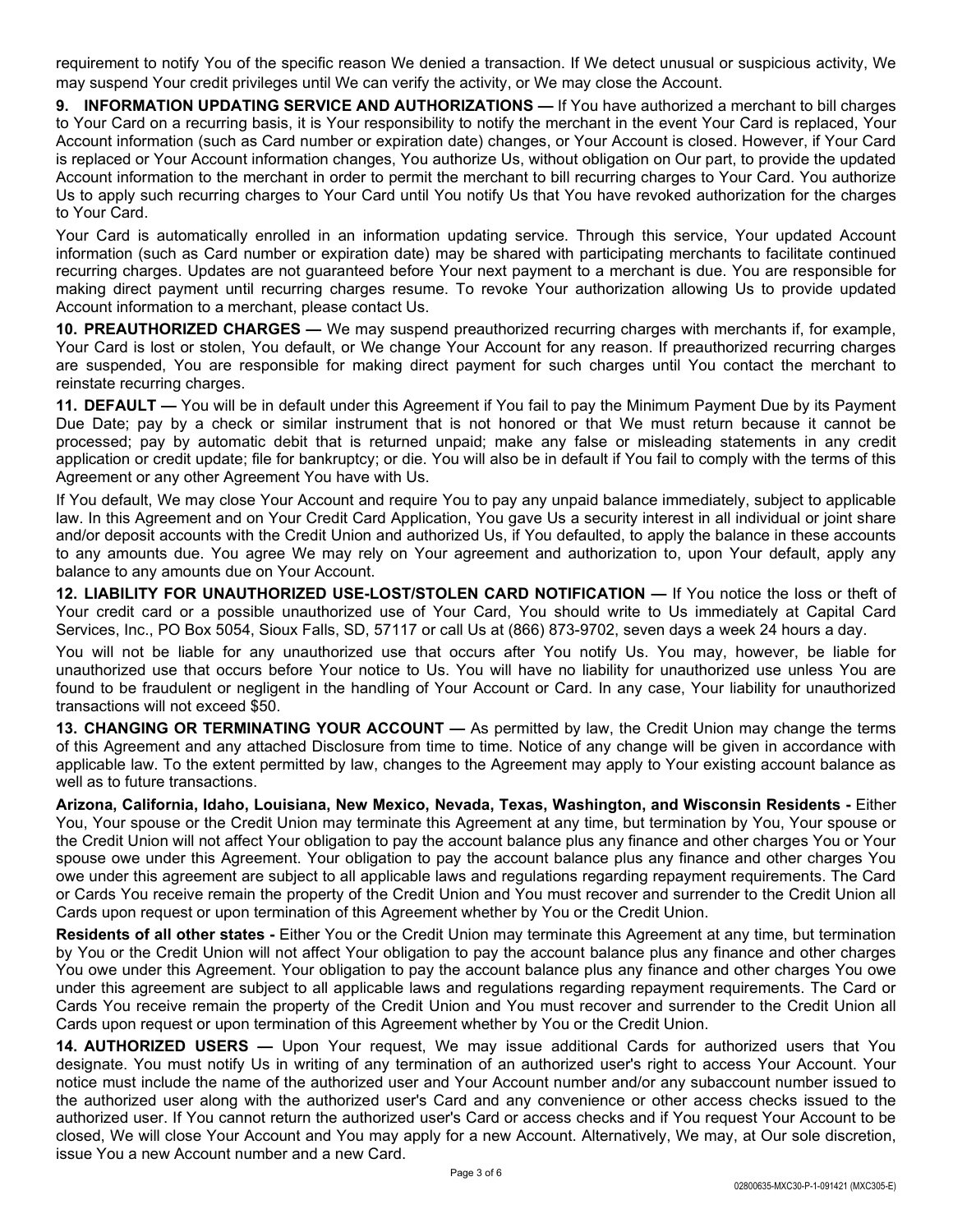**15. CREDIT REPORTS —** You authorize the Credit Union to obtain credit reports and any other information We may need to verify Your identity and use of the Account when opening Your Account and for any update, increase, renewal, extension, collection, or review of Your Account. You authorize the Credit Union to disclose information regarding Your Account to credit bureaus and creditors who inquire about Your credit standing.

**16. JOINT ACCOUNTS —** If this is a joint Account, each of You will be individually and jointly responsible for paying all amounts owed under this Agreement. This means that the Credit Union can require any one of You individually to repay the entire amount owed under this Agreement. Each of You authorizes the other(s) to make transactions on the Account individually. Any one of You may terminate the Account and the termination will be effective as to all of You.

**17. EFFECT OF AGREEMENT —** This Agreement is the contract which applies to all transactions on Your Account even though the sales, cash advances, credit or other slips You sign or receive may contain different terms.

**18. SEVERABILITY AND FINAL EXPRESSION —** This Agreement is the final expression of the terms and conditions of Your Account. This written Agreement may not be contradicted by evidence of any alleged oral Agreement. Should any part of this Agreement be found to be invalid or unenforceable, all other parts of this Agreement shall remain in effect and fully enforceable to the fullest extent possible under this Agreement.

**19. ILLEGAL TRANSACTIONS PROHIBITED —** You agree that You will not use Your Card for any transaction, including any type of electronic gambling transaction through the Internet, that is illegal under applicable federal, state, or local law.

Even if You use Your Card for an illegal transaction, You will be responsible for all amounts and charges incurred in connection with the transaction. This paragraph shall not be interpreted as permitting or authorizing any transaction that is illegal.

**20. APPLICABLE LAW —** The terms and enforcement of this Agreement shall be governed by federal law and the law of New Hampshire.

**21. ENFORCING THIS AGREEMENT —** We can delay in enforcing or fail to enforce any of Our rights under this Agreement without losing them.

**22. COLLECTION COSTS —** If We refer collection of Your Account to a lawyer who is not Our salaried employee, You are liable for any reasonable attorney's fees We incur, plus the costs and expenses of any legal action, as further disclosed on this Agreement, or to the extent allowed by law.

**23. ASSIGNMENT —** We may assign any or all of Our rights and obligations under this Agreement to a third party.

**24. CALIFORNIA RESIDENTS —** A married applicant may apply for a separate Account. Applicants: 1) may, after credit approval, use the credit card Account up to its credit limit; 2) may be liable for amounts extended under the plan to any joint applicant. As required by law, You are hereby notified that a negative credit report reflecting on Your credit record may be submitted to a credit reporting agency if You fail to fulfill the terms of Your credit obligations.

**25. FLORIDA RESIDENTS — You (borrower) agree that, should We obtain a judgment against You, a portion of Your disposable earnings may be attached or garnished (paid to Us by Your employer), as provided by Florida and Federal law.**

**26. MARYLAND RESIDENTS —** To the extent, if any, that Maryland law applies to Your Account, We elect to offer Your Card Account pursuant to Title 12, Subtitle 9 of the Maryland Commercial Law Article.

**27. MISSOURI RESIDENTS — Oral Agreements or commitments to loan money, extend credit or to forbear from enforcing repayment of a debt including promises to extend or renew such debt are not enforceable. To protect You (borrower(s)) and Us (creditor) from misunderstanding or disappointment, any Agreements We reach covering such matters are contained in this writing, which is the complete and exclusive statement of the Agreement between Us, except as We may later agree in writing to modify it.**

**28. NEW YORK RESIDENTS —** We may obtain a credit report in connection with this Account, including for any review, modification, renewal or collections associated with this Account. Upon Your request, You will be informed whether such report was requested and, if so, the name and address of the consumer reporting agency furnishing the report. New York residents may contact the New York State Department of Financial Services at 800.342.3736 or www.dfs.ny.gov to obtain a comparative listing of credit card rates, fees and grace periods.

**29. OHIO RESIDENTS —** The Ohio laws against discrimination require that all creditors make credit equally available to all creditworthy customers and that credit reporting agencies maintain separate credit histories on each individual upon request. The Ohio Civil Rights Commission administers compliance with this law.

**30. SOUTH DAKOTA RESIDENTS —** If You believe there have been any improprieties in making this loan or in the lender's loan practices, You may contact the South Dakota Division of Banking at 1601 N. Harrison Ave, Suite 1, Pierre, SD 57501, or by phone at 605.773.3421.

**31. WISCONSIN RESIDENTS —** If You are married, please contact Us immediately upon receipt of this Agreement at the address or phone number listed on this Agreement and provide Us with the name and address of Your spouse. We are required to inform Your spouse that We have opened an Account for You.

**32. NOTICE TO UTAH BORROWERS —** This written Agreement is a final expression of the Agreement between You and the Credit Union. This written Agreement may not be contradicted by evidence of any oral Agreement. As required by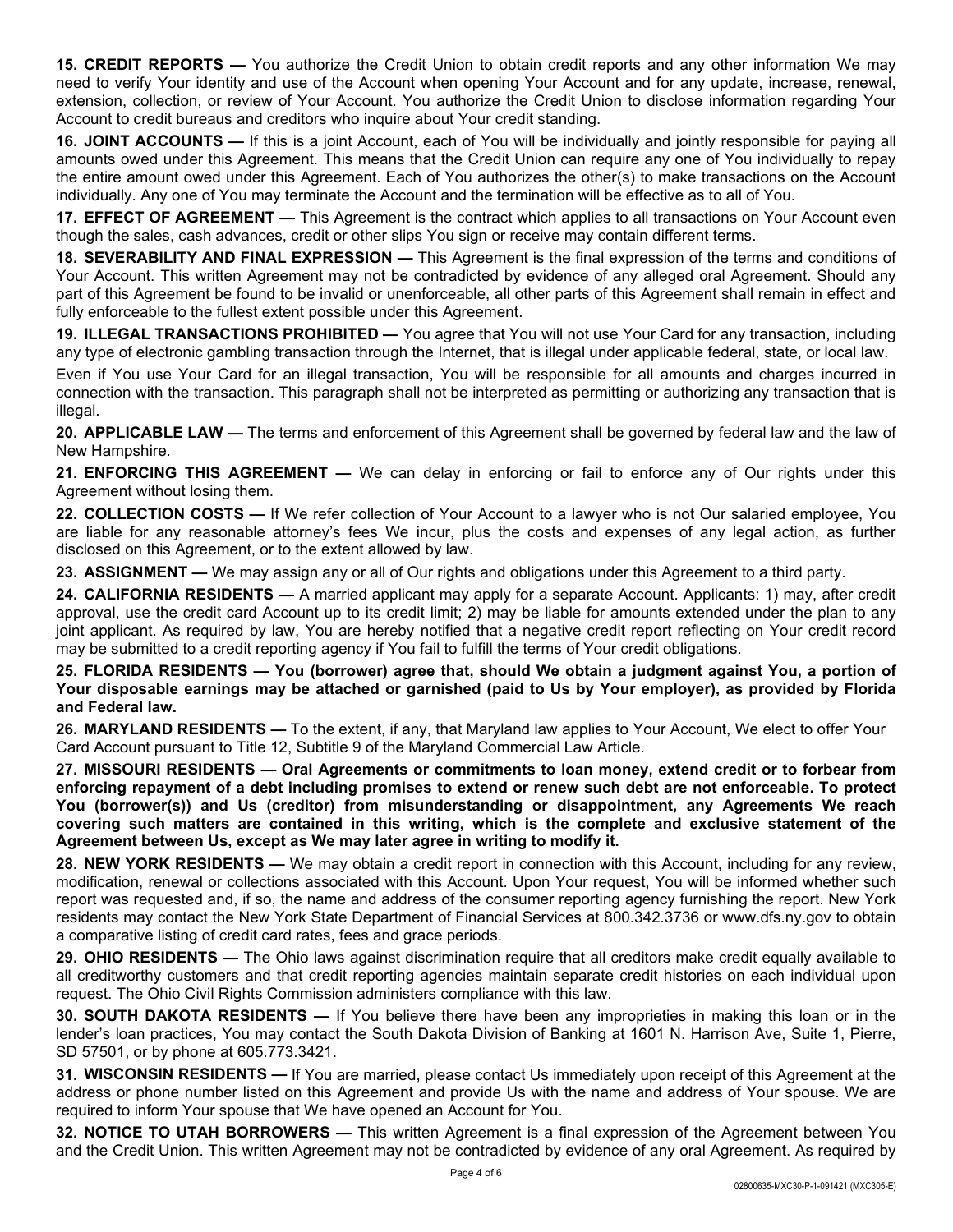law, You are hereby notified that a negative credit report reflecting on Your credit record may be submitted to a credit reporting agency if You fail to fulfill the terms of Your credit obligations.

**33. THE FOLLOWING IS REQUIRED BY VERMONT LAW — NOTICE TO CO-SIGNER — YOUR SIGNATURE ON THIS NOTE MEANS THAT YOU ARE EQUALLY LIABLE FOR REPAYMENT OF THIS LOAN. IF THE BORROWER DOES NOT PAY, THE LENDER HAS A LEGAL RIGHT TO COLLECT FROM YOU.**